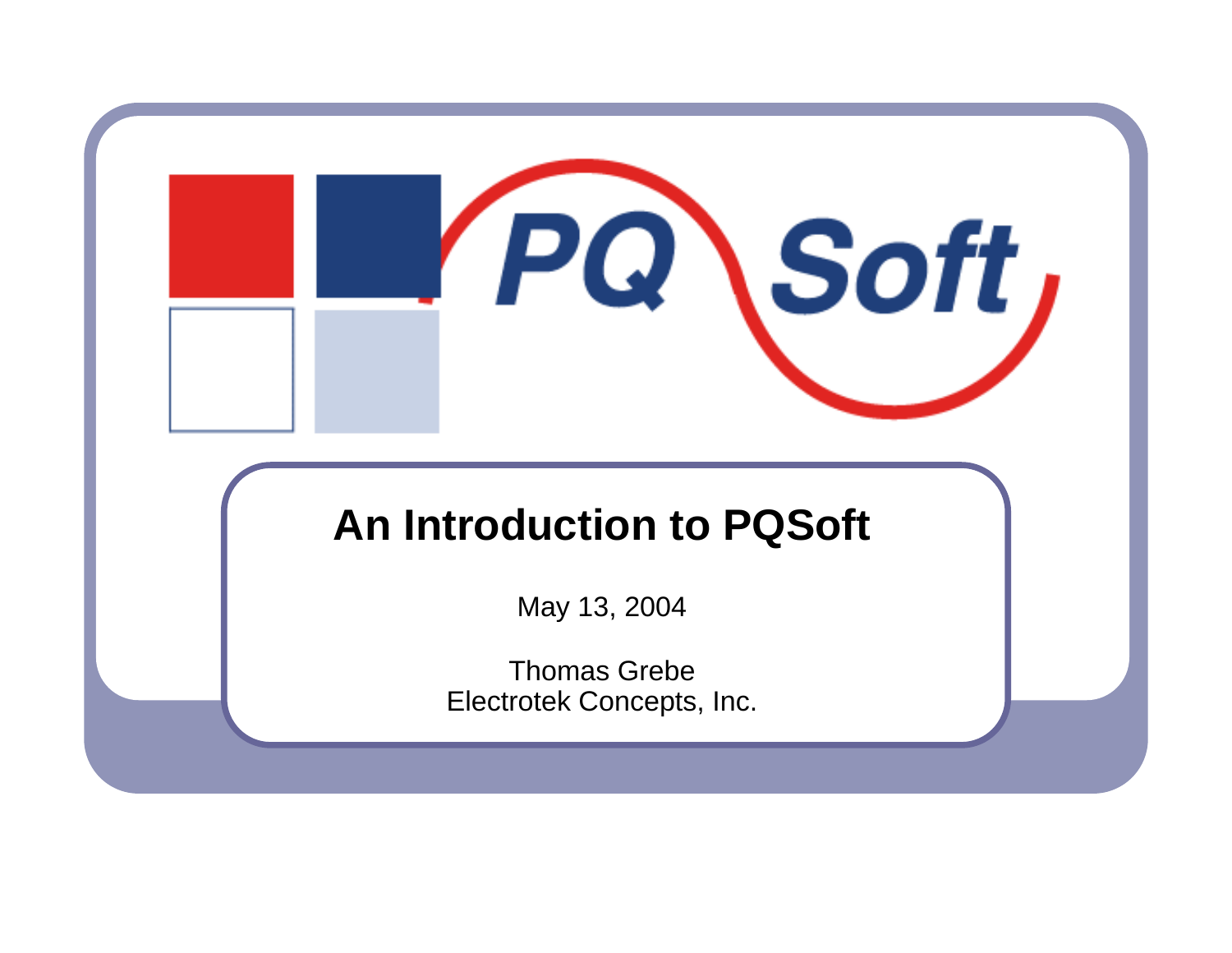### PQSoft Overview

- PQSoft is a family of software programs and services for power quality and energy efficiency analysis of electric power transmission and distribution systems.
- Replaced previous users groups  $-15$  year history (EMTP, HarmFlo+, PATH).
- All products and services now available à la carte.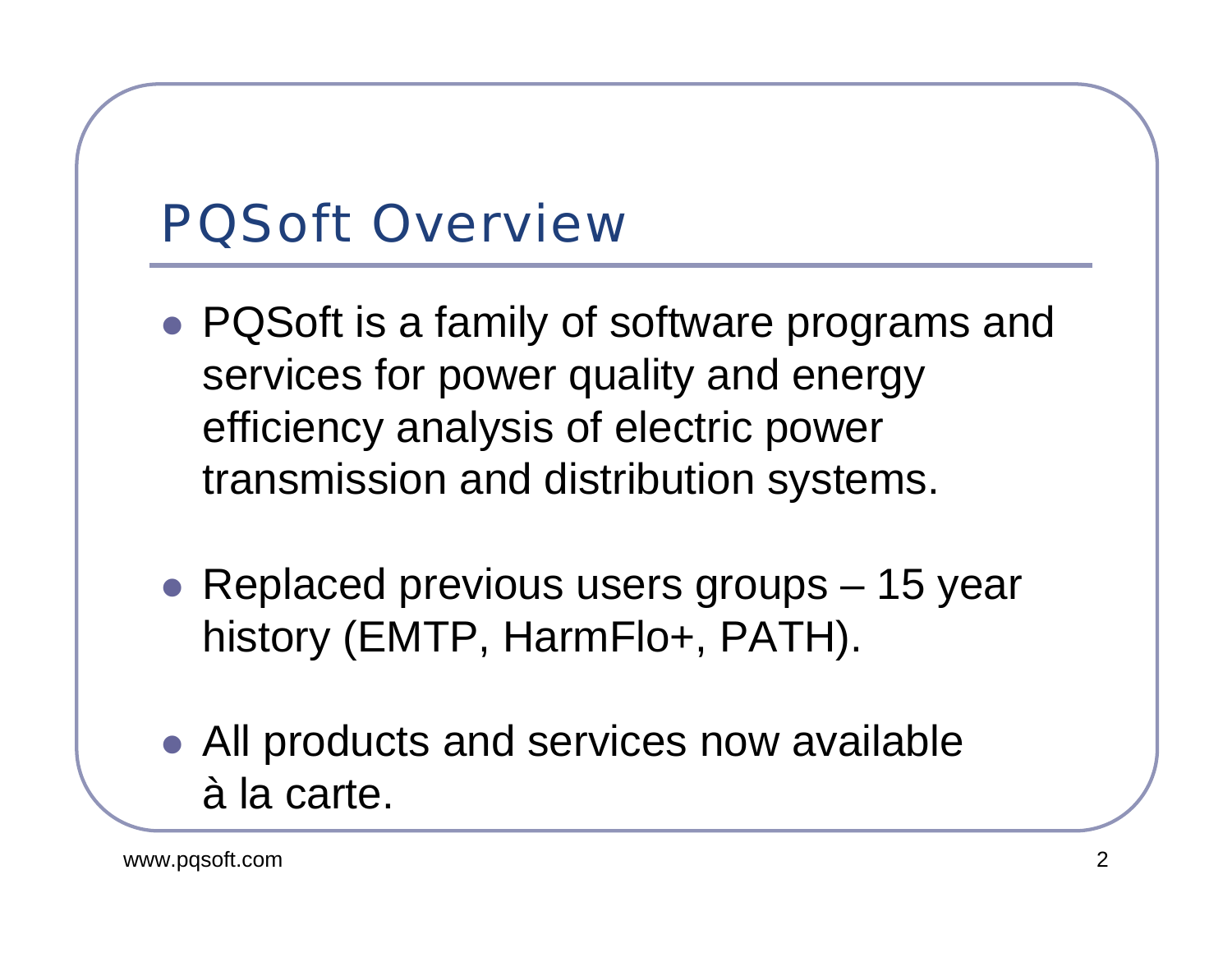# PQSoft Products

- $\bullet$  Harmonic Analysis:
	- $\bullet$ SuperHarm
	- $\bullet$ Harmonic Filter Calculation Spreadsheet
- $\bullet$  Transient Analysis:
	- $\bullet$ PSCAD (distributor for Manitoba HVDC Research Centre)
- $\bullet$  Voltage Variation Analysis:
	- $\bullet$ Voltage Sag Predictor
- $\bullet$  Ferroresonance Analysis:
	- FerroView

 $\bullet$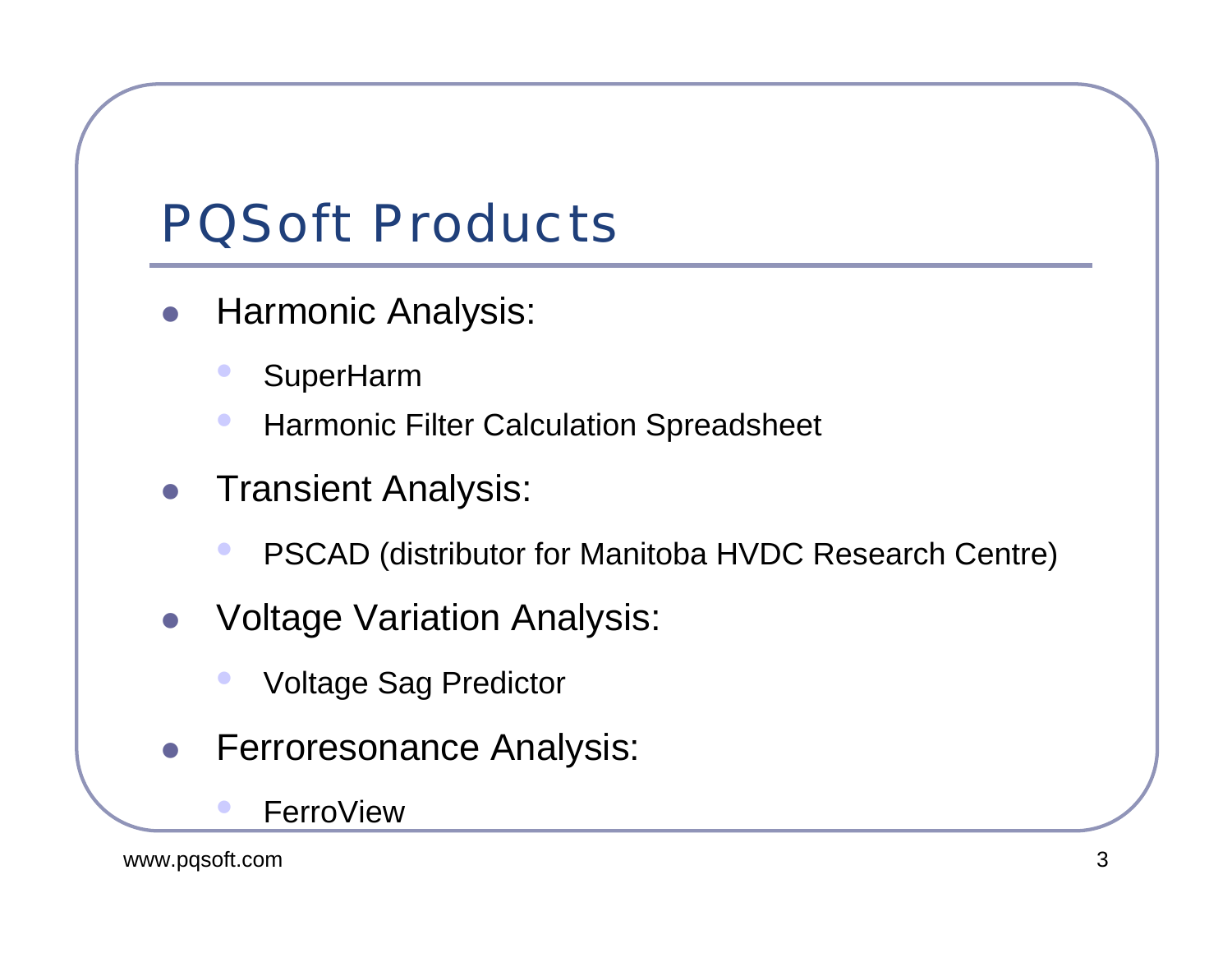# PQSoft Products – continued

- Economic Analysis:
	- $\bullet$ Power Quality Solution Evaluator
- Analysis of Monitoring and Simulation Data:
	- $\bullet$ TOP, The Output Processor **(free download @ www.pqsoft.com/top)**
- **Training and Reference:** 
	- Electric Power Systems Quality Seminar
	- Power Quality Monitoring Seminar
	- Contemporary Topics in Power System Harmonics Seminar
	- Utility Capacitor Applications Seminar

• PQView & PQWeb information at www.pqview.com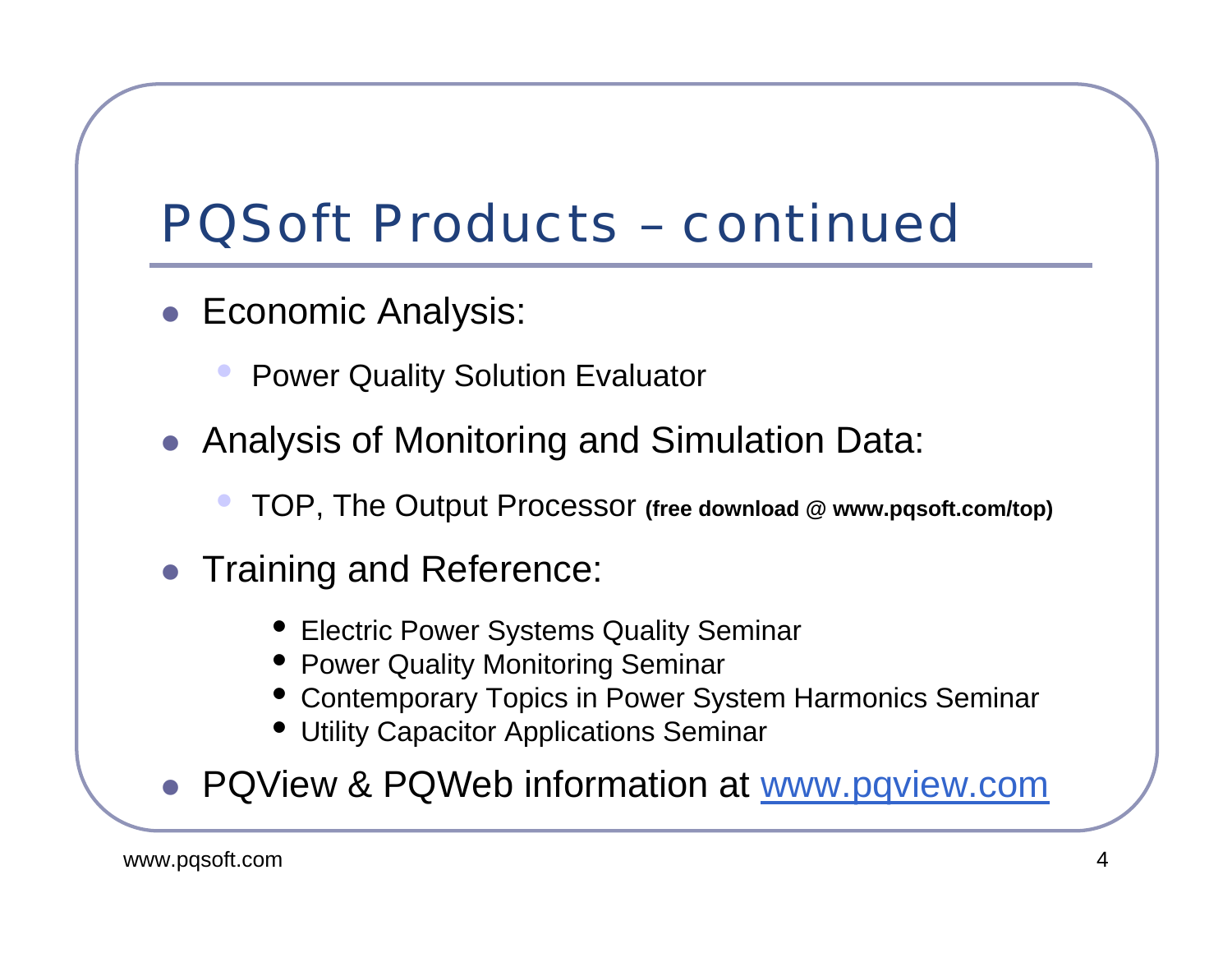### PQSoft Services

- Software maintenance
- $\bullet$  Access to a web-based technical resource area:
	- $\bullet$ Technical Forum
	- $\bullet$ Power Quality Waveform Library
	- $\bullet$ PSCAD/EMTP/SuperHarm Model Library
	- $\bullet$ Power Quality Case Studies
	- $\bullet$ SuperHarm Nonlinear Load Library
	- $\bullet$ Archive of related presentations, papers, and newsletters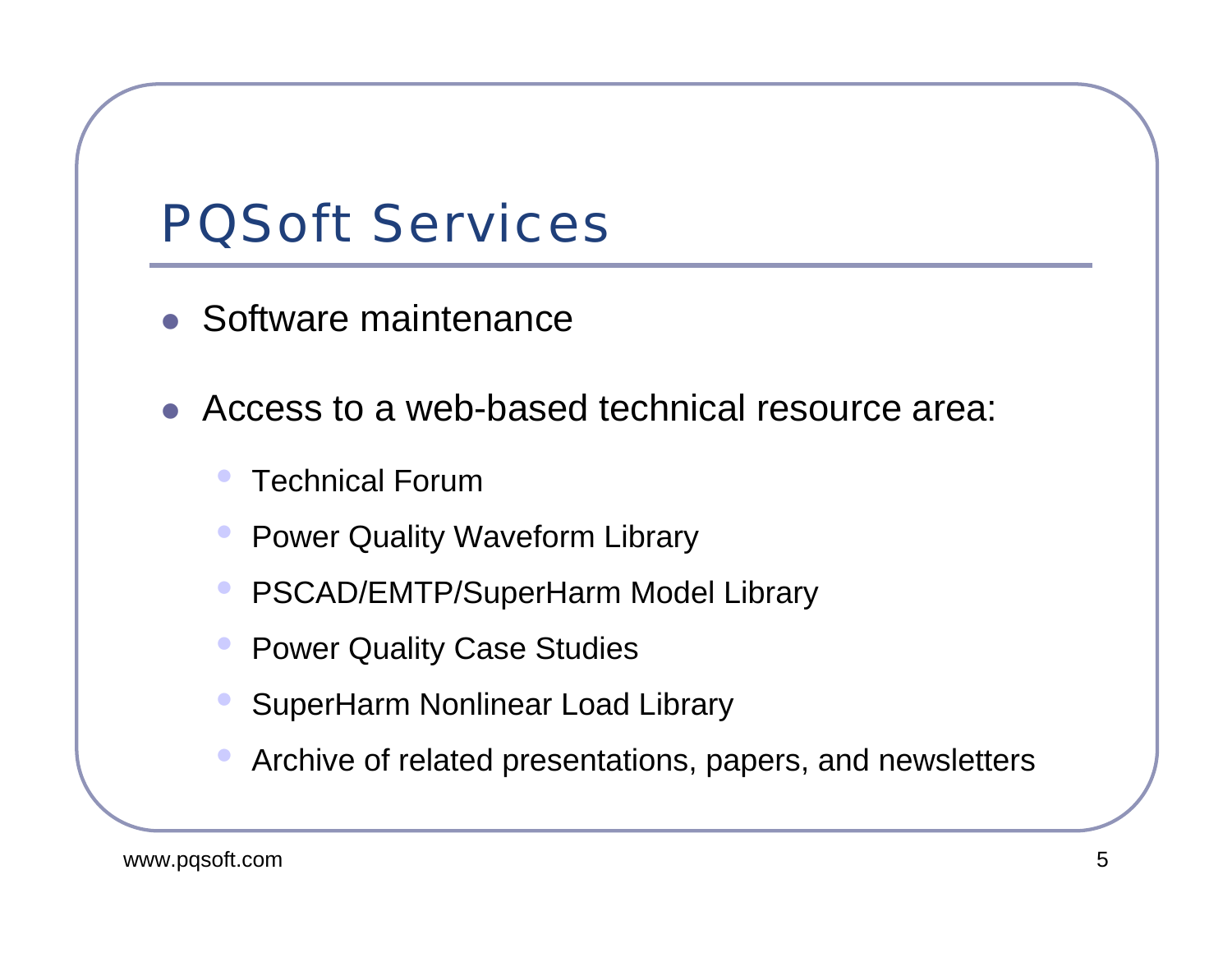## PQSoft Services – continued

- Engineering support:
	- $\bullet$  Consulting hours can be used for training, modeling and analysis support, data file verification, etc.
- Training and support:
	- $\bullet$  PSCAD, EMTP, & SuperHarm Case Study Workbooks
		- Basis for customized in-house training
	- **EMTP Modeling and Analysis Tutorial**
	- $\bullet$ Notes for selected Electrotek power quality seminars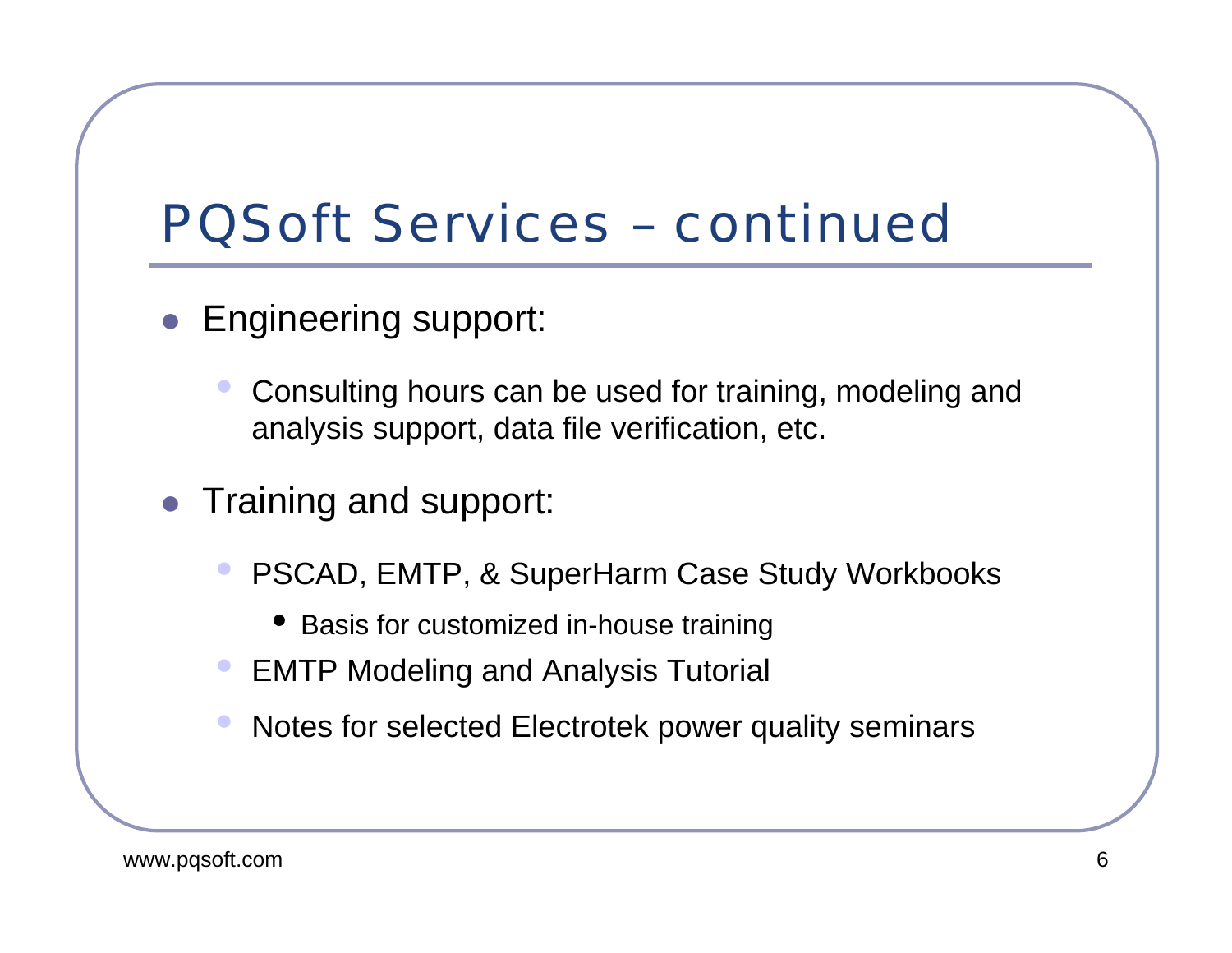## Example Product – SuperHarm

- SuperHarm is a program for simulating harmonics on electric power systems.
	- $\bullet$  Used to explore variations on system loads and configurations, along with the resulting impact on system frequency response and distortion levels.
	- $\bullet$  Balanced and unbalancedthree-phase systems.
	- $\bullet$  Harmonic voltage and current source models.

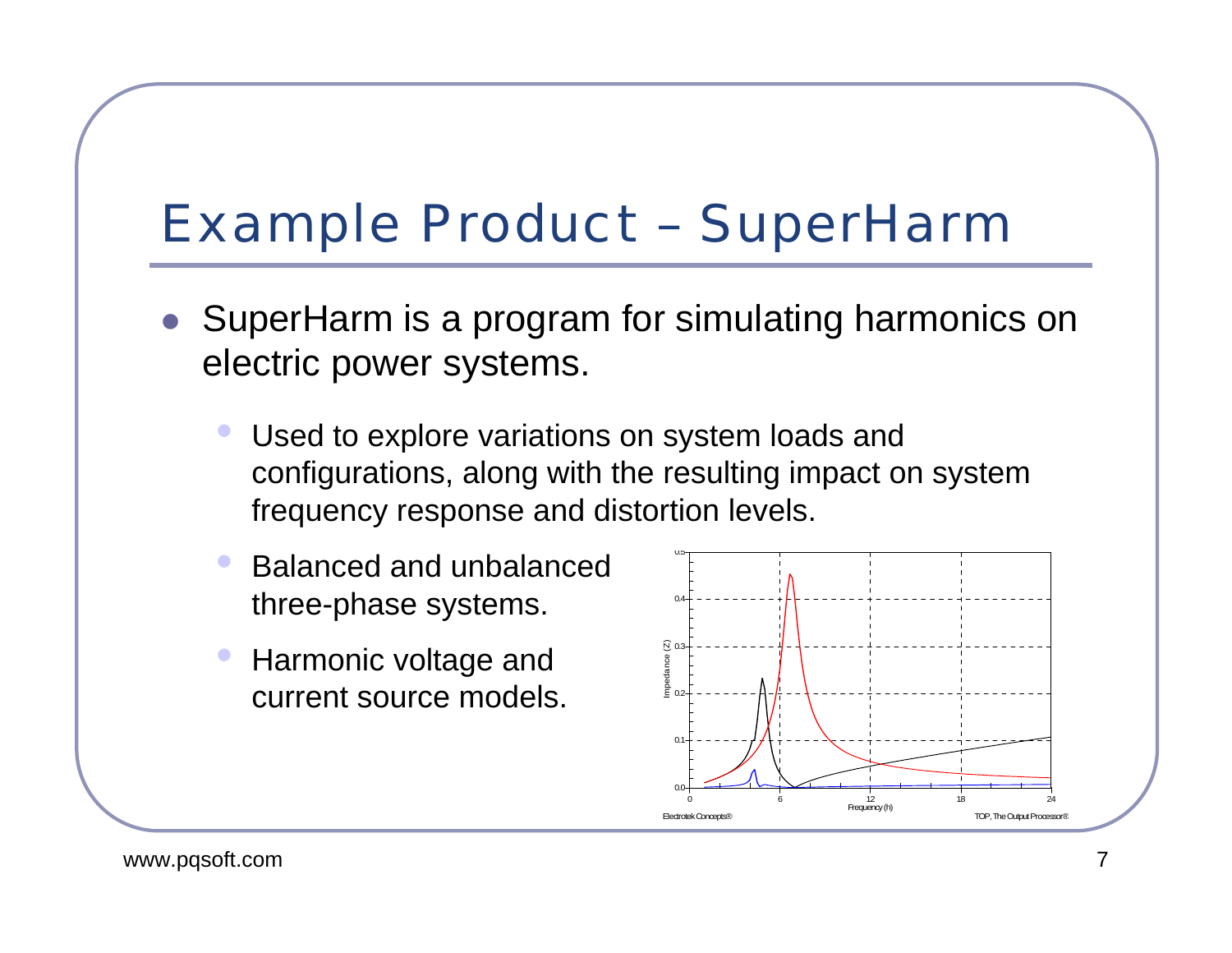# SuperHarm's Circuit Description Language

![](_page_7_Figure_1.jpeg)

![](_page_7_Figure_2.jpeg)

www.pqsoft.com 8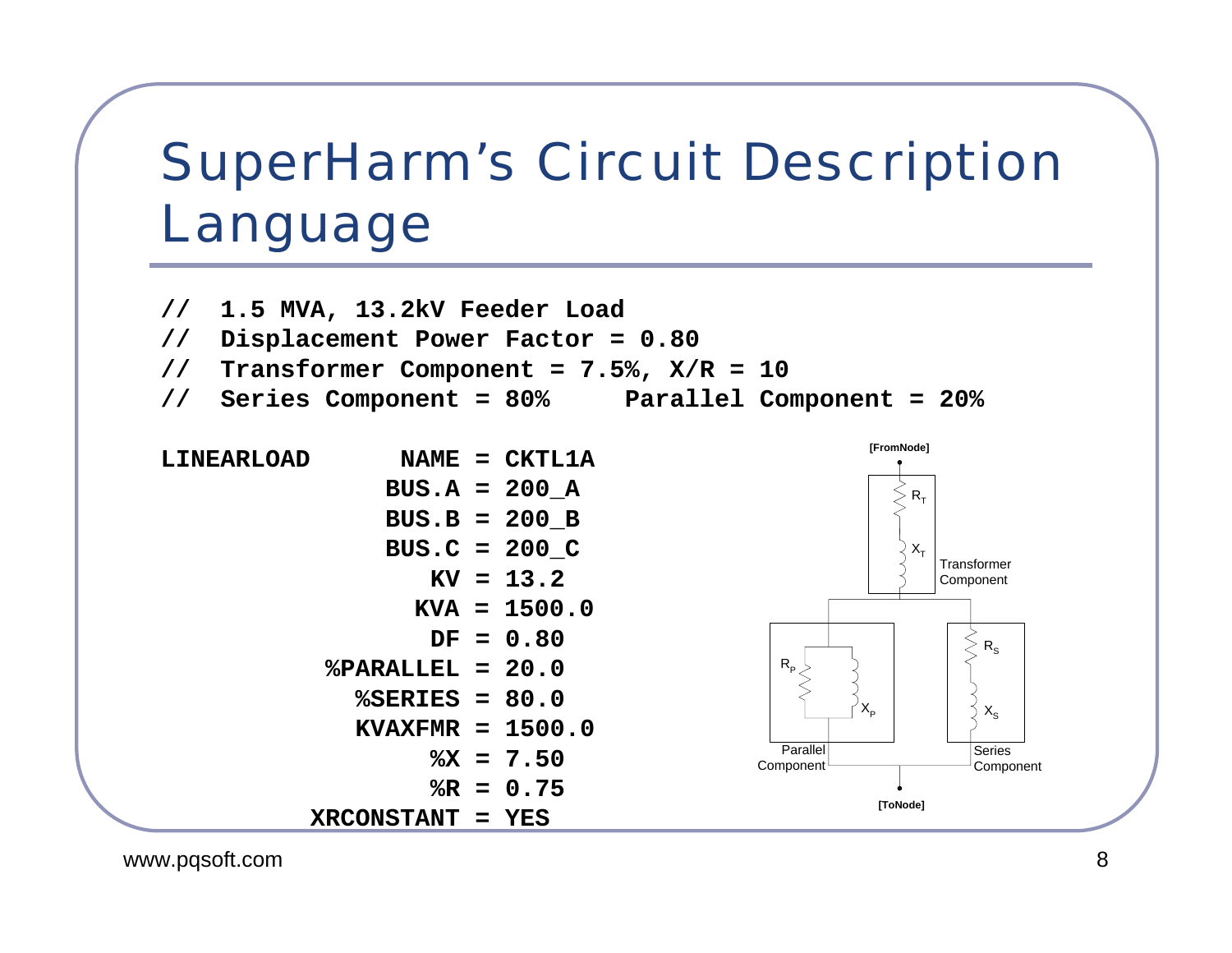# Using TOP with SuperHarm

![](_page_8_Figure_1.jpeg)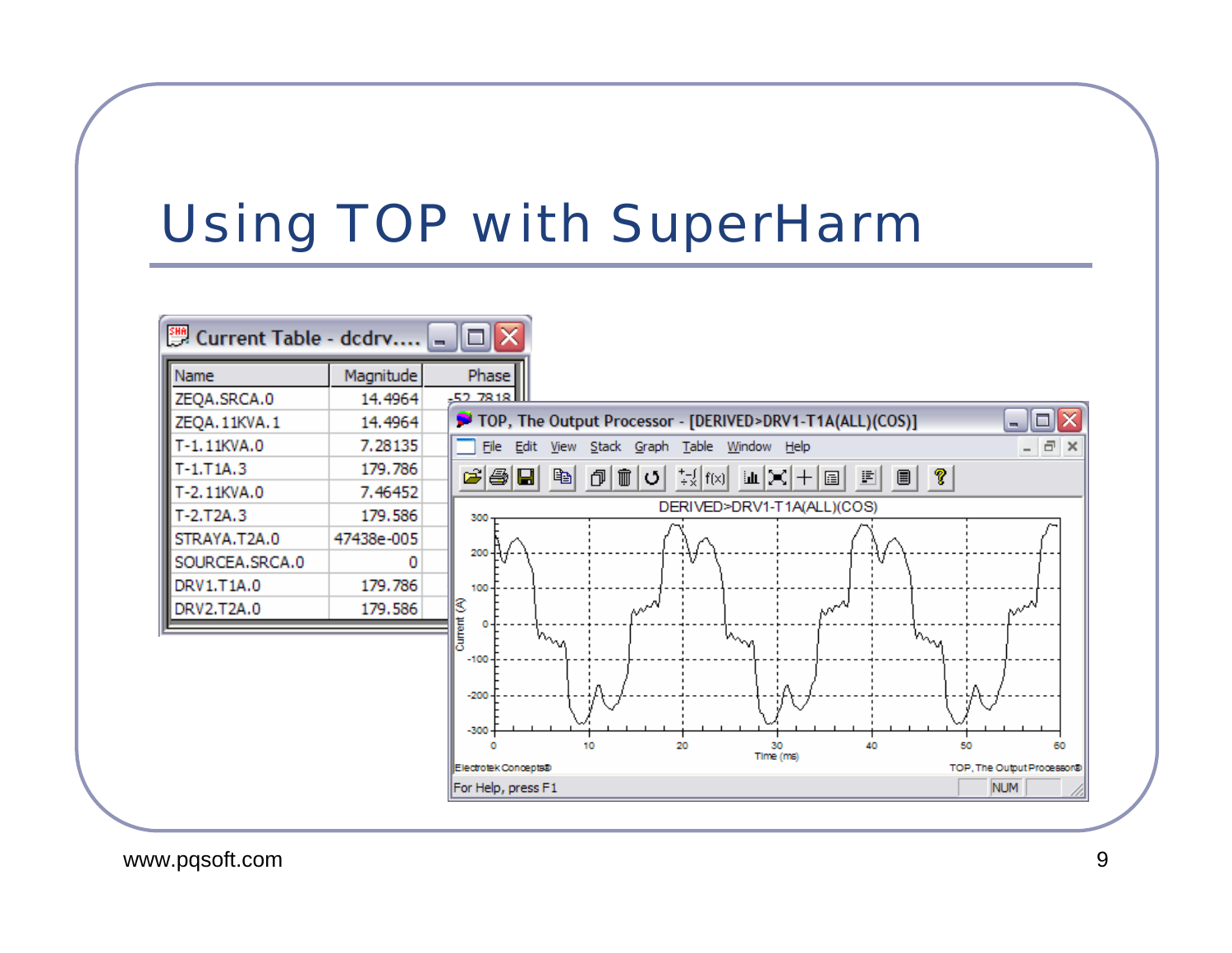#### Example Product – FerroView

- FerroView is a program for simulating ferroresonance in cable-fed three-phase distribution transformers.
	- $\bullet$  Used to analyze the problem where a transformer becomes isolated on a length of cable with one or two phases open.
	- $\bullet$  Simple user interface consists of just one screen with the circuit model already created.
	- $\bullet$  Customize by adding new cable elements or transformer sizes.

![](_page_9_Figure_5.jpeg)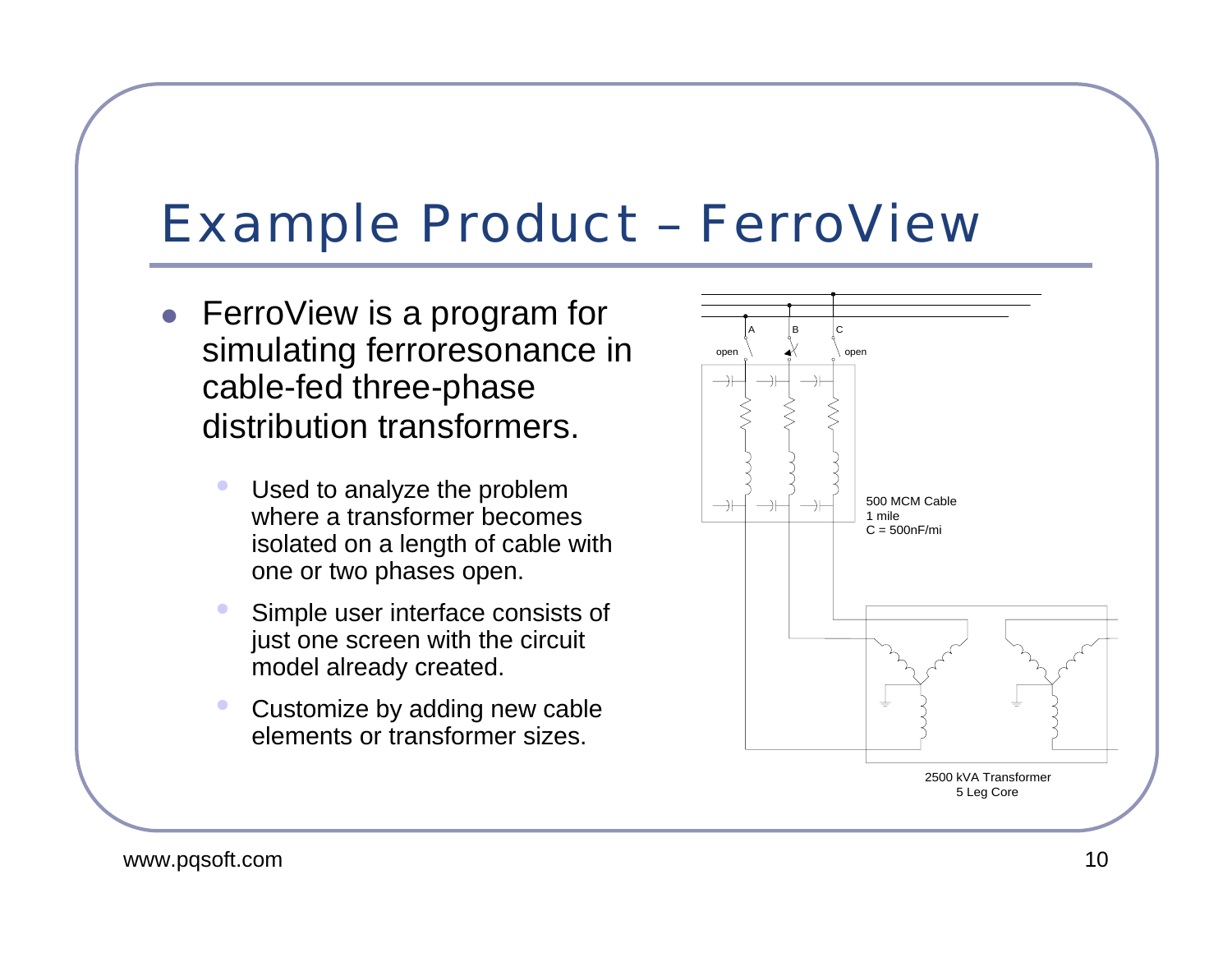#### Measured and Simulated Ferroresonance Waveforms

![](_page_10_Figure_1.jpeg)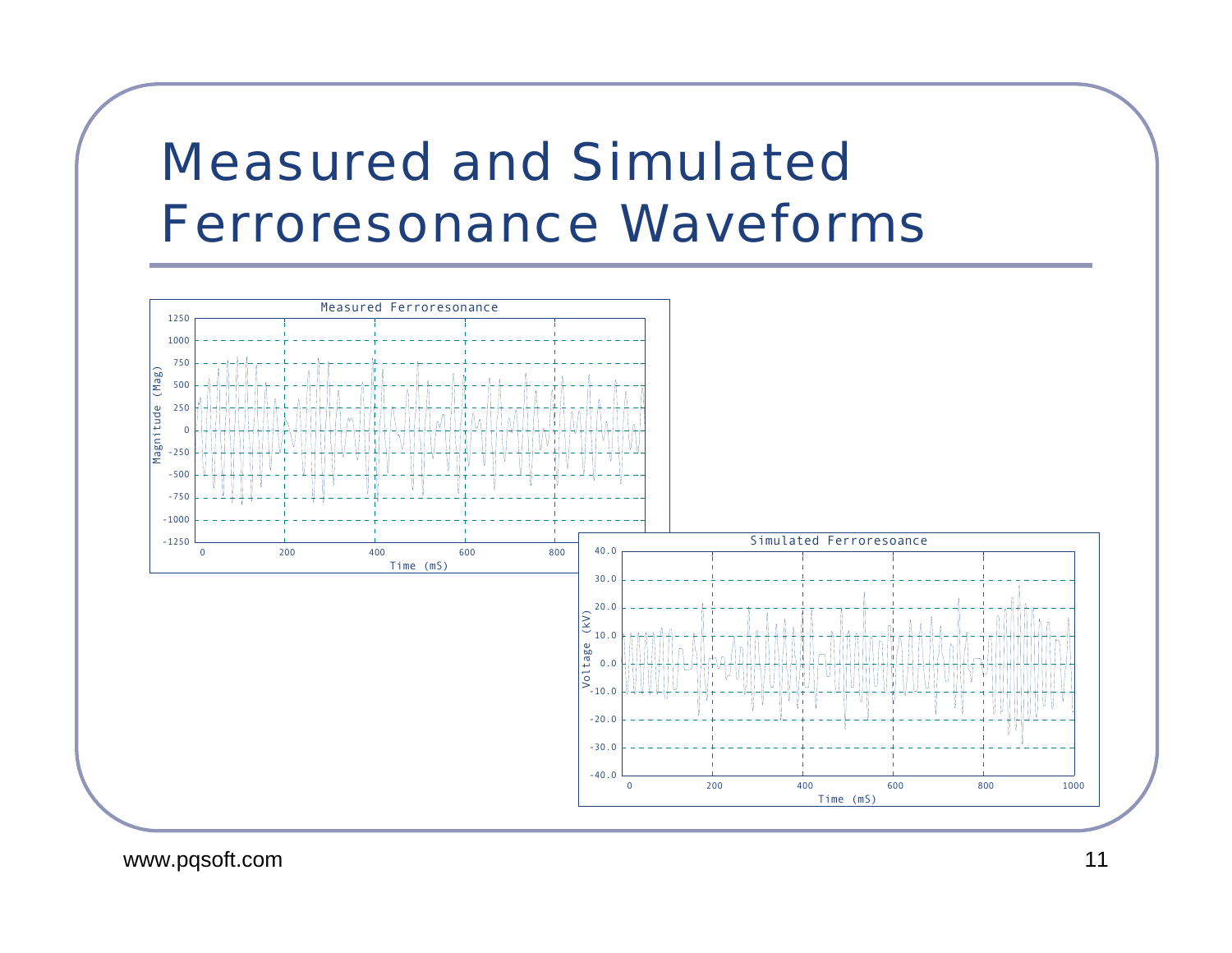#### FerroView User Interface

![](_page_11_Figure_1.jpeg)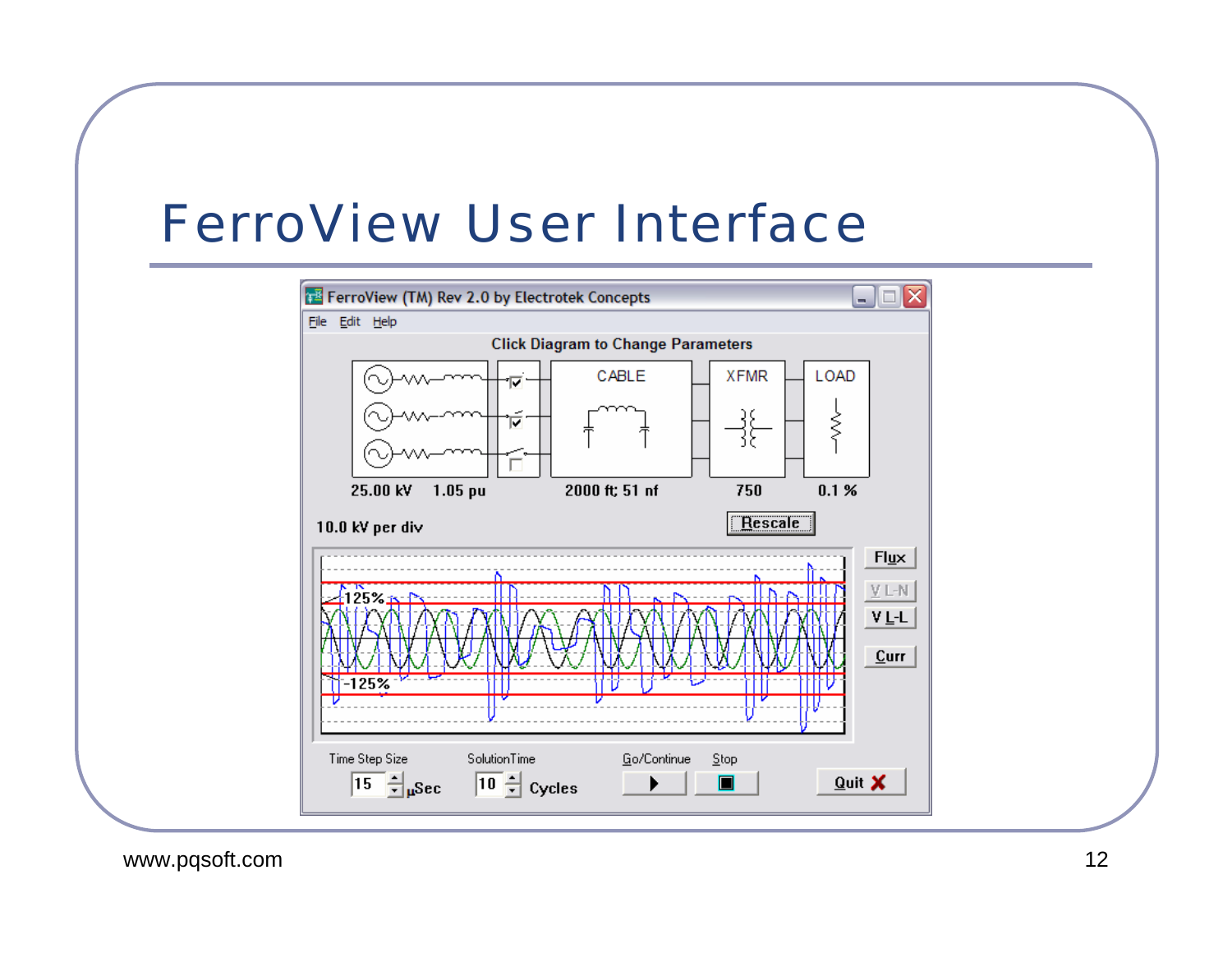## Example Product – TOP

- $\bullet$  Input Data Formats:
	- $\bullet$ COMTRADE: IEEE Std. C37.111-1991 &-1999
	- $\bullet$ PQDIF: Power Quality Data Interchange Format (IEEE Std.1159-3)
	- $\bullet$ SuperHarm / FerroView
	- $\bullet$ EMTP / ATP / PSCAD
- $\bullet$ Time & Frequency Domain Output
- $\bullet$  TOPCalc
	- $\bullet$ Add, subtract / multiply, divide / FFT, DFT, IDFT / power, energy
	- $\bullet$ Filter / time shift / cumulative probability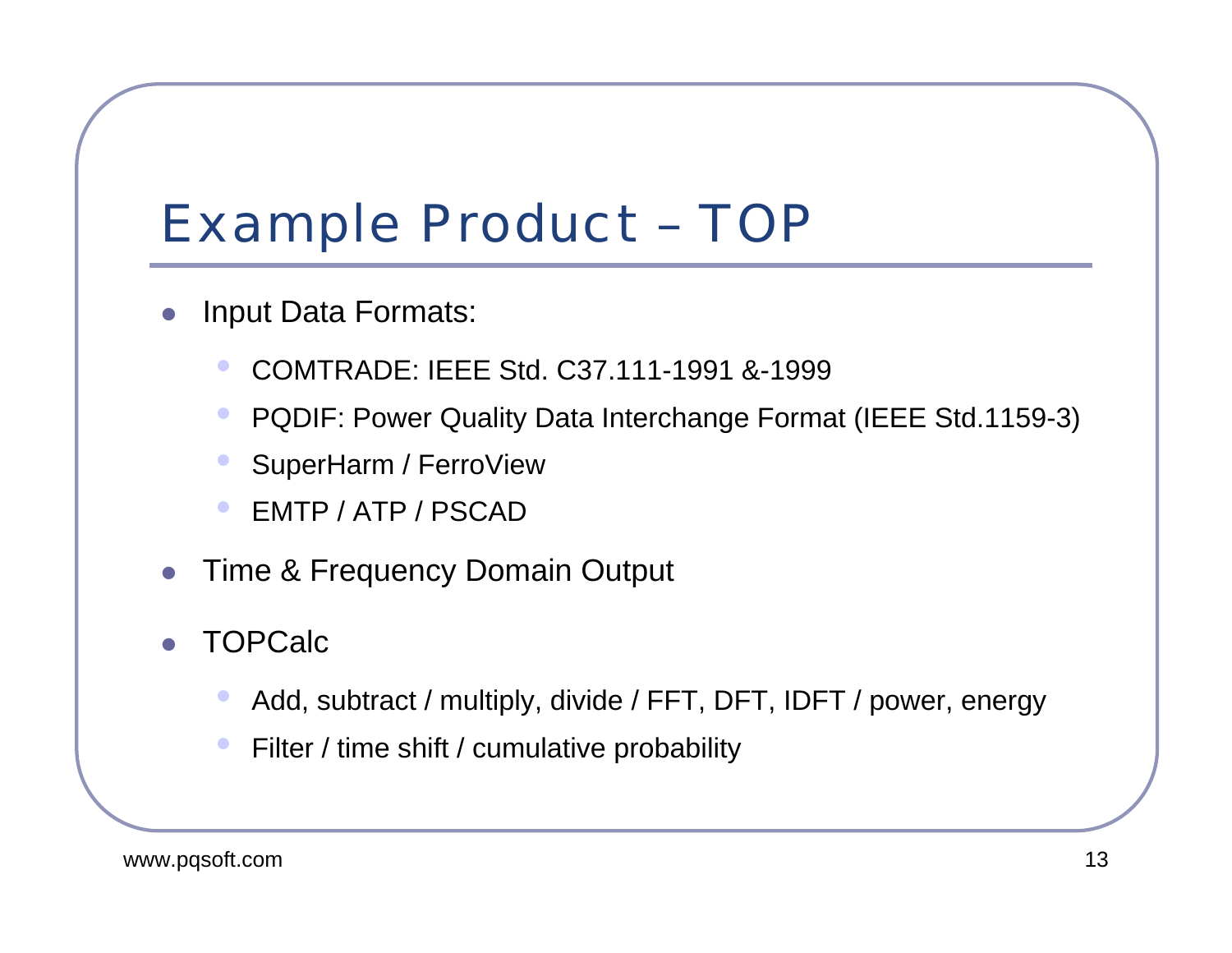## TOP – continued

- $\bullet$  TOP provides a variety of ways to visualize the data of interest.
	- $\bullet$ Waveform & Spectrum Plots
	- $\bullet$ Frequency Response Plots
	- $\bullet$ Summary Tables (e.g., IEEE Std. 519 application)
	- $\bullet$ Summary Bar/Column Charts
	- $\bullet$ Cumulative Probability Plots
	- $\bullet$ Probability Density Charts
	- $\bullet$ 3D Magnitude-Duration Histograms (from PQWeb®)
	- $\bullet$ Background (CBEMA, ITIC, etc.) Curves for Magnitude-Duration Plots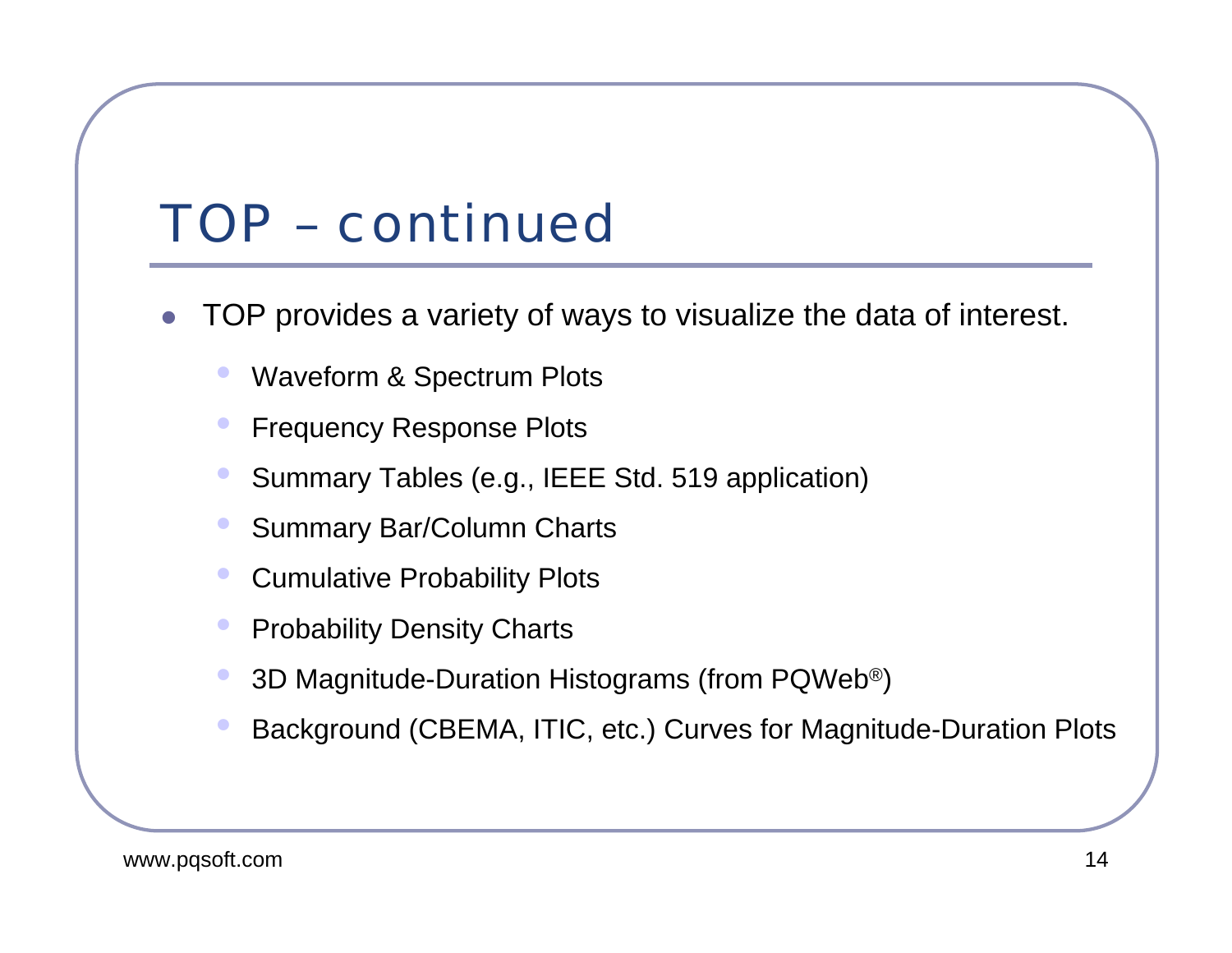#### TOP User Interface

![](_page_14_Figure_1.jpeg)

www.pqsoft.com 15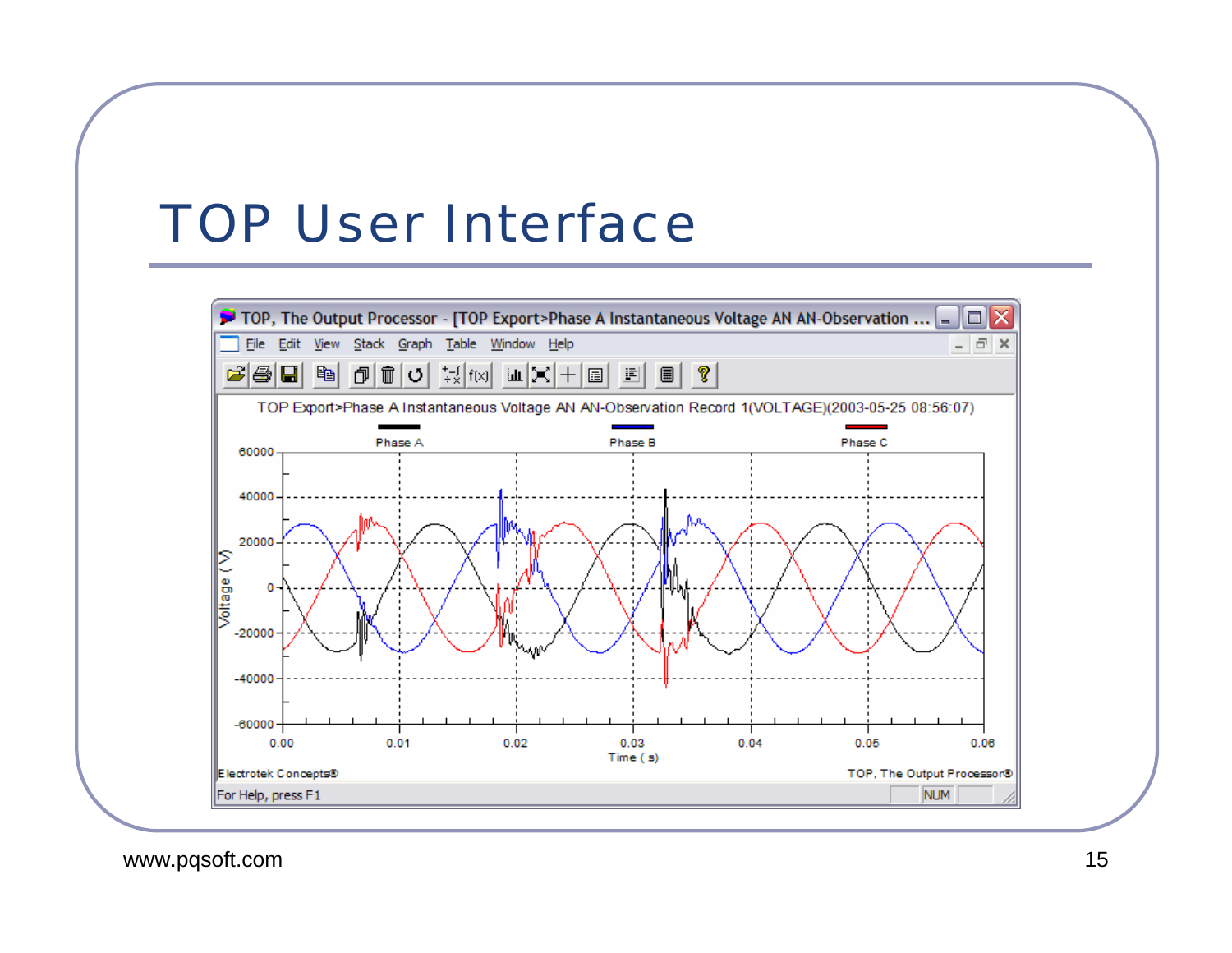# Example Service – Technical Forum

- The PQSoft Forum is a place to trade ideas, pose questions, or to share thoughts with other subscribers. Topics areas include:
	- $\bullet$ General Interest and Site Usage
	- $\bullet$  Knowledge Base:
		- PQ Glossary and References
		- **Power Quality Phenomena**
		- Power Quality Waveform Library
		- Power Quality Case Studies
		- Software/Analysis Support

 $\bullet$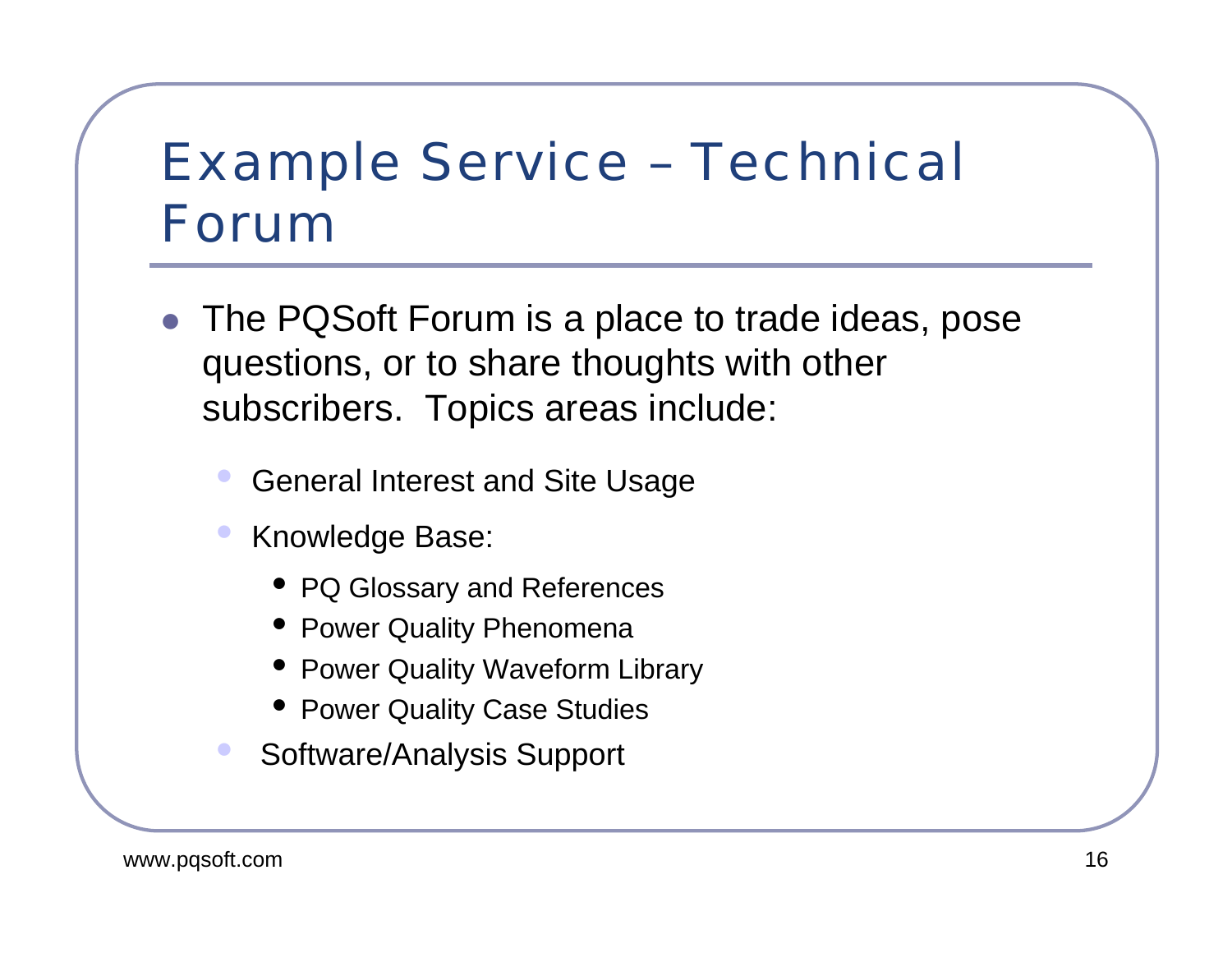#### User Forum – continued

| Currently logged in as "electrotek\tomg".                      |                 | Last Visit: May 4, 2004. |
|----------------------------------------------------------------|-----------------|--------------------------|
| What's New in the Forum? Show me the posts in the last:        | 3 days<br>٧     | Show me!                 |
| Forum jump to: Power Quality Waveform Library / 19 Topics<br>۰ | Go!<br>٧        |                          |
| Topic jump to: E-Mail Announcements Archive / 22 Messages<br>۰ | v               | Go!                      |
| Case Study<br>Keyword search for:<br>۰                         | Search!<br>v    | Full Text Search         |
| <b>General Interest and Site Usage</b>                         | <b>Messages</b> | <b>Moderator</b>         |
| <b>Information, News, and Events</b>                           | 23              | Webmaster                |
| <b>Frequently Asked Questions</b>                              | 3               | Webmaster                |
| <b>Forum Usage and Guidelines</b>                              | 9               | Webmaster                |
| <b>Knowledge Base</b>                                          | <b>Messages</b> | <b>Moderator</b>         |
| <b>PQ Glossary and References</b>                              | 6               | <b>Electrotek</b>        |
| <b>Power Quality Phenomena</b>                                 | 14              | <b>Electrotek</b>        |
| <b>Power Quality Waveform Library</b>                          | 69              | <b>Electrotek</b>        |
| <b>Power Quality Case Studies</b>                              | 10              | <b>Electrotek</b>        |
| <b>Software/Analysis Support</b>                               | <b>Messages</b> | <b>Moderator</b>         |
| <b>Transient Analysis</b>                                      | 7               | <b>Flectrotek</b>        |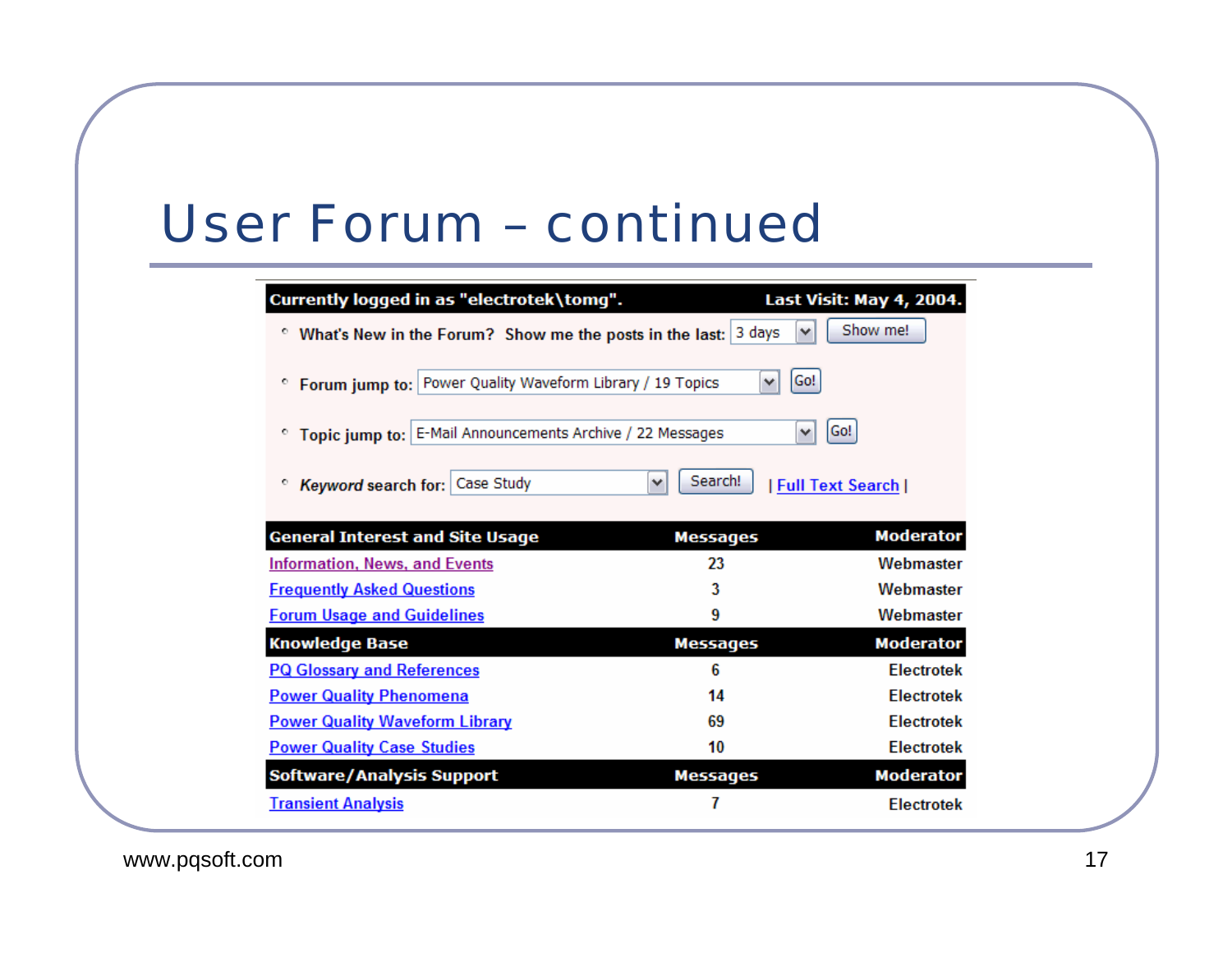# Example Service – Power Quality Waveform Library

- z**Arcing Faults**
- z**Capacitor Switching Transients**
- z**Current-Limiting Fuse Operation**
- z**Ferroresonance**
- z**Harmonics (Waveform Distortion)**
- z**Long Duration Variations**
- z**Momentary Interruptions**
- z**Motor Terminal Transients**
- z**Power Frequency Variations**
- $\bullet$ **Transformer Energizing**
- z**Voltage Flicker**
- z**Voltage Notching**
- z**Voltage Sags**
- z**Voltage Swells**
- z**Voltage Unbalance**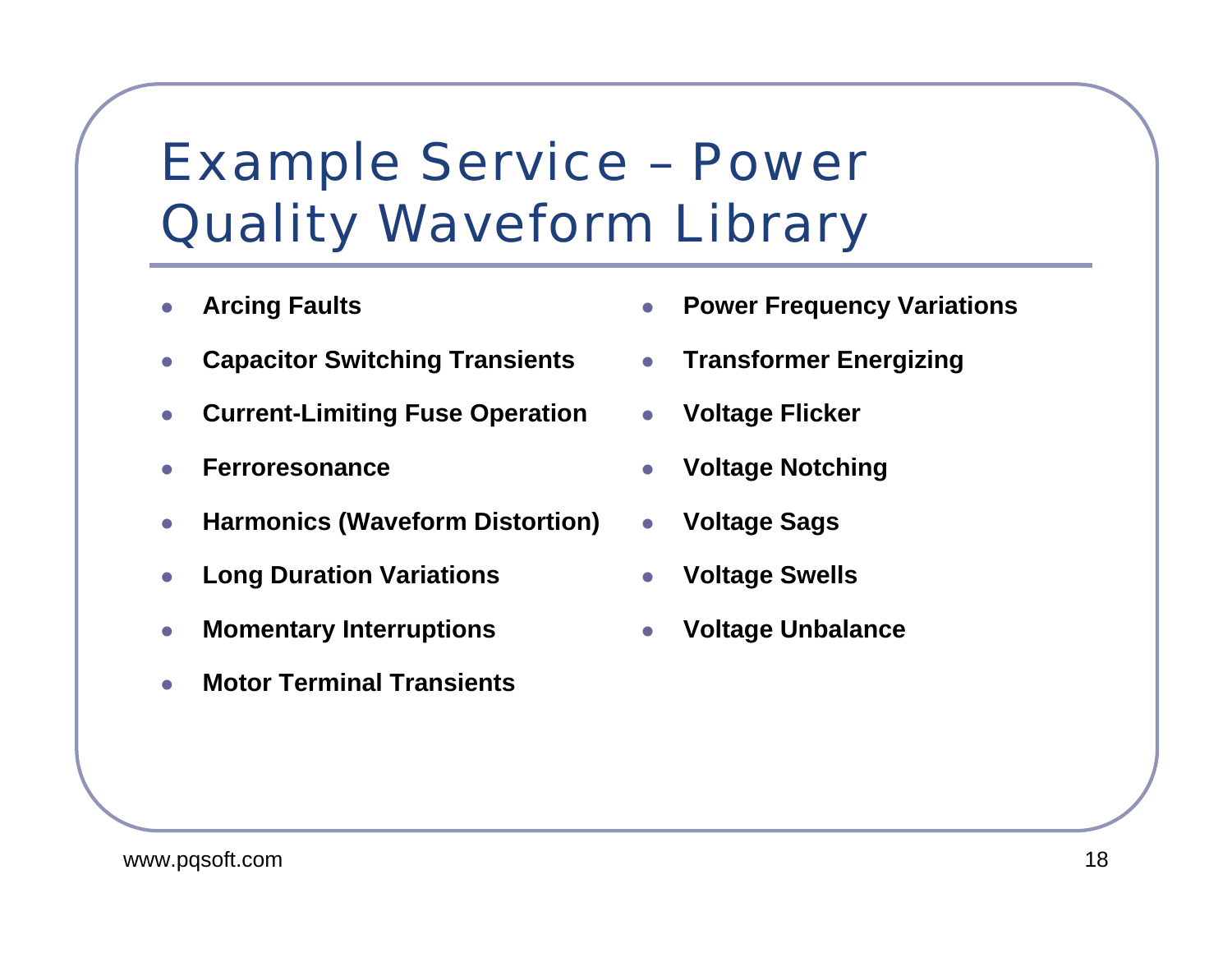#### Power Quality Waveform Library – continued

The following waveform shows the bus voltage during a multiple restrike event on 34.5kV capacitor bank. This waveform was recorded with a Dranetz-BMI 8010 PQNode.

![](_page_18_Figure_2.jpeg)

www.pqsoft.com 19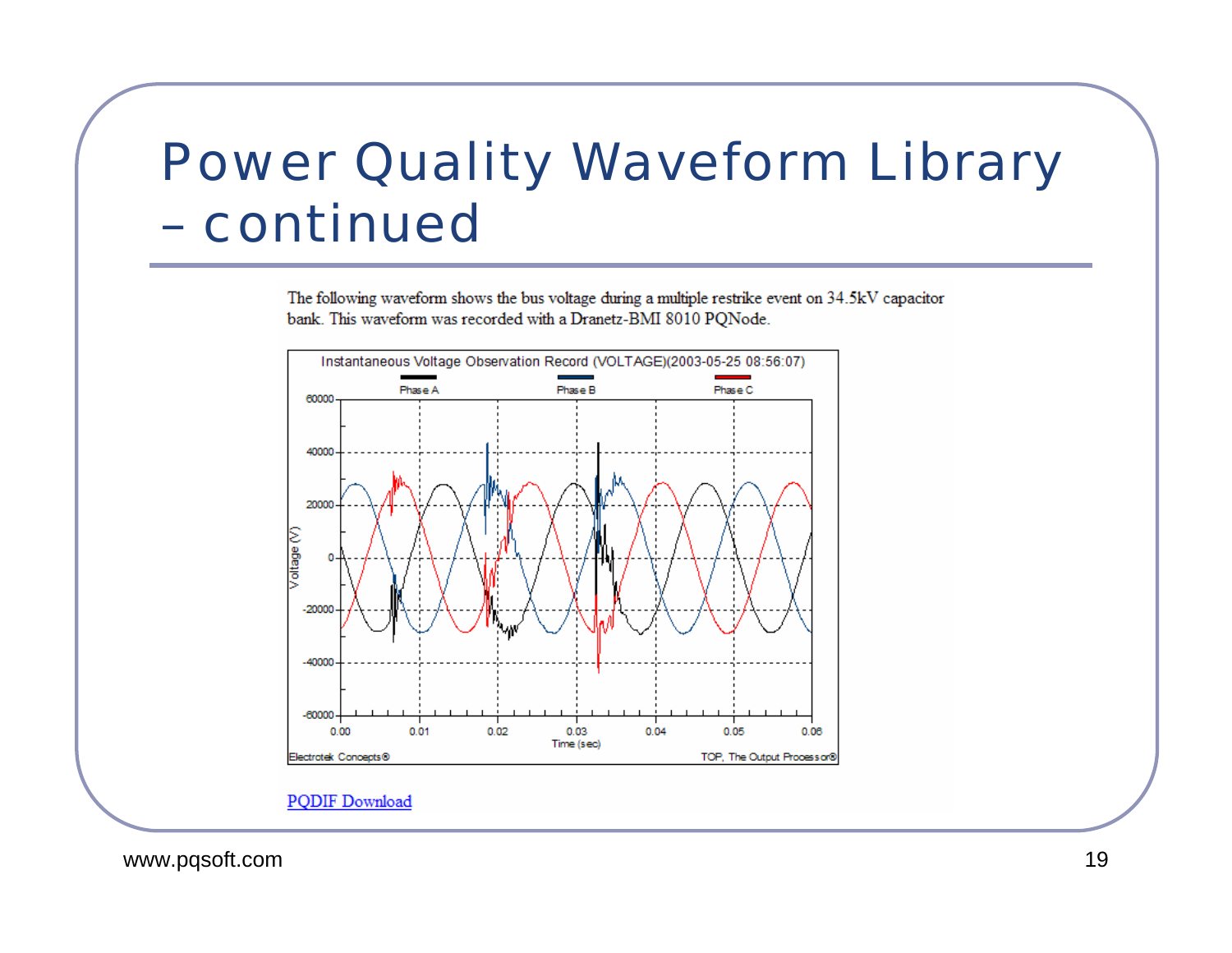# Tour of the Subscribers Area of the PQSoft Website

- Technical Forum
	- $\bullet$ Power Quality Waveform Library
- Power Quality Case Studies
- PSCAD/EMTP/SuperHarm Model Library
- SuperHarm Nonlinear Load Library
- Archive of presentations, papers, workbooks, and newsletters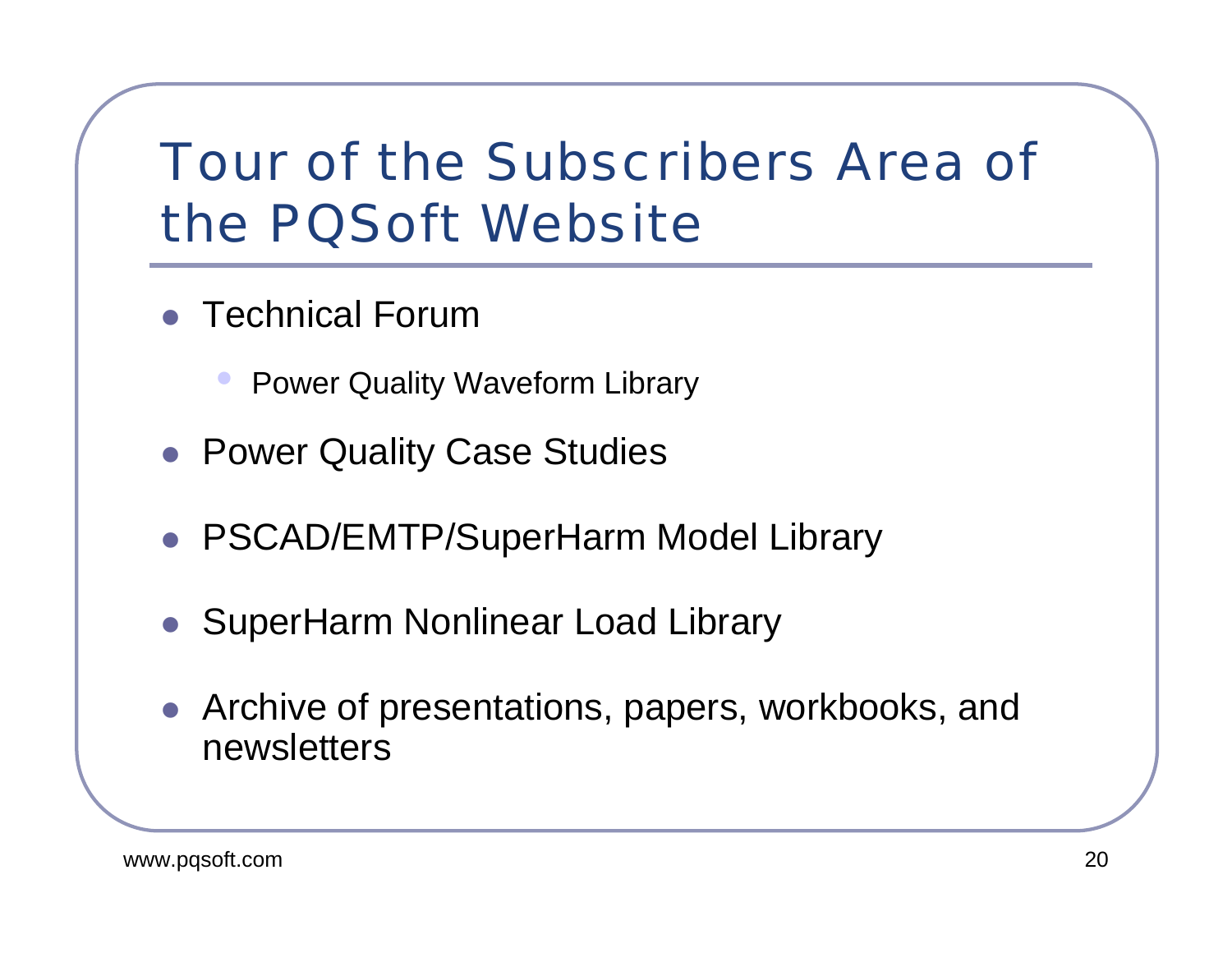## Benefits of Membership

- Access to state-of-the-art power system simulation tools such as SuperHarm and PSCAD.
- Access to a large repository of reference material related to the transient, harmonic, and power quality analysis of electric power systems.
- $\bullet$  Access to other users that share the same interests and modeling and analysis goals.
- Access to expert training support and consulting.